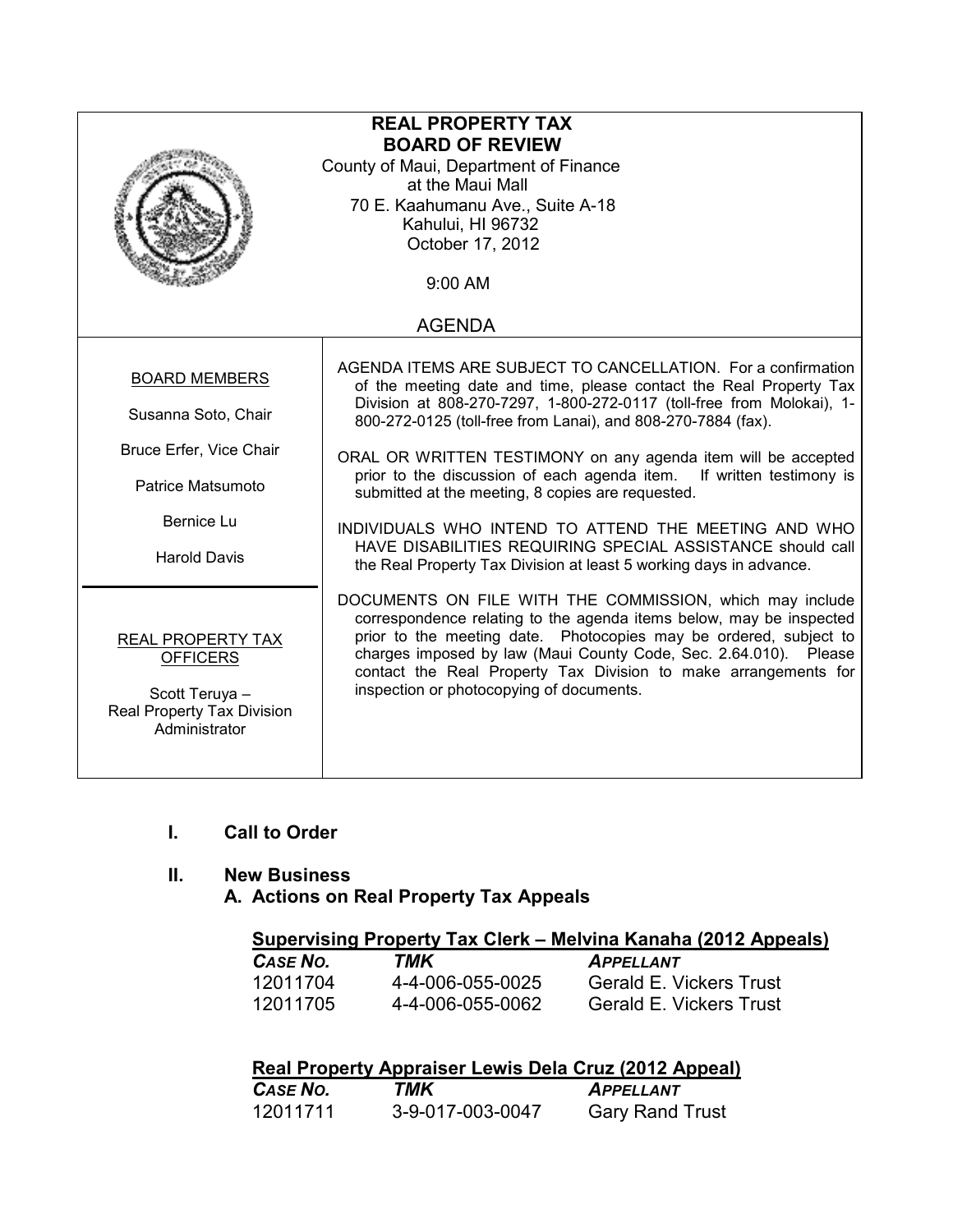# Real Property Appraiser Joy Makua (2012 Appeals)

| CASE NO. | TMK              | <b>APPELLANT</b>                 |
|----------|------------------|----------------------------------|
| 12012119 | 2-1-004-003-0000 | Kingo-Ya Makena Co LLC           |
| 12012265 | 2-1-007-103-0000 | <b>Mountain Seas Development</b> |
| 12012264 | 2-1-007-107-0000 | <b>Mountain Seas Development</b> |
| 12012267 | 2-1-007-108-0000 | <b>Mountain Seas Development</b> |
| 12012266 | 2-1-007-109-0000 | <b>Mountain Seas Development</b> |

#### Real Property Appraiser Joshua Poouahi (2012 Appeals)

|          | <u> Koal Freporty Applaiser 6031100 Foodalli (2012 Appeals)</u> |                             |
|----------|-----------------------------------------------------------------|-----------------------------|
| CASE NO. | TMK                                                             | APPELLANT                   |
| 12012026 | 4-4-014-006-0202                                                | David/Laura Merage Trust    |
| 12011657 | 4-4-014-006-0214                                                | David/Roxanne Picasso Trust |
| 12012108 | 4-4-014-006-0541                                                | Eliav Dahan                 |
| 12011671 | 4-8-001-001-6001                                                | Kaheawa Wind Power, LLC     |
|          | <b>Maui Beach Resort Limited Partnership</b>                    |                             |
| 12011850 | 4-4-014-006-0031                                                | Honua Kai                   |
| 12011856 | 4-4-014-006-0035                                                | Honua Kai                   |
| 12011884 | 4-4-014-006-0042                                                | Honua Kai                   |
| 12011844 | 4-4-014-006-0046                                                | Honua Kai                   |
| 12011821 | 4-4-014-006-0054                                                | Honua Kai                   |
| 12011824 | 4-4-014-006-0058                                                | Honua Kai                   |
| 12011887 | 4-4-014-006-0069                                                | Honua Kai                   |
| 12011965 | 4-4-014-006-0070                                                | Honua Kai                   |
| 12011846 | 4-4-014-006-0072                                                | Honua Kai                   |
| 12011866 | 4-4-014-006-0076                                                | Honua Kai                   |
| 12011848 | 4-4-014-006-0087                                                | Honua Kai                   |
| 12011927 | 4-4-014-006-0104                                                | Honua Kai                   |
| 12011841 | 4-4-014-006-0110                                                | Honua Kai                   |
| 12011962 | 4-4-014-006-0111                                                | Honua Kai                   |
| 12011845 | 4-4-014-006-0114                                                | Honua Kai                   |
| 12011871 | 4-4-014-006-0120                                                | Honua Kai                   |
| 12011958 | 4-4-014-006-0125                                                | Honua Kai                   |
| 12011843 | 4-4-014-006-0153                                                | Honua Kai                   |
| 12011951 | 4-4-014-006-0156                                                | Honua Kai                   |
| 12011874 | 4-4-014-006-0162                                                | Honua Kai                   |
| 12011938 | 4-4-014-006-0167                                                | Honua Kai                   |
| 12011902 | 4-4-014-006-0168                                                | Honua Kai                   |
| 12011933 | 4-4-014-006-0169                                                | Honua Kai                   |
| 12011838 | 4-4-014-006-0199                                                | Honua Kai                   |
| 12011878 | 4-4-014-006-0204                                                | Honua Kai                   |
| 12011833 | 4-4-014-006-0205                                                | Honua Kai                   |
| 12011906 | 4-4-014-006-0209                                                | Honua Kai                   |
| 12011826 | 4-4-014-006-0210                                                | Honua Kai                   |
| 12011896 | 4-4-014-006-0211                                                | Honua Kai                   |
| 12011860 | 4-4-014-006-0225                                                | Honua Kai                   |
| 12011891 | 4-4-014-006-0238                                                | Honua Kai                   |
| 12011907 | 4-4-014-006-0239                                                | Honua Kai                   |
| 12011857 | 4-4-014-006-0261                                                | Honua Kai                   |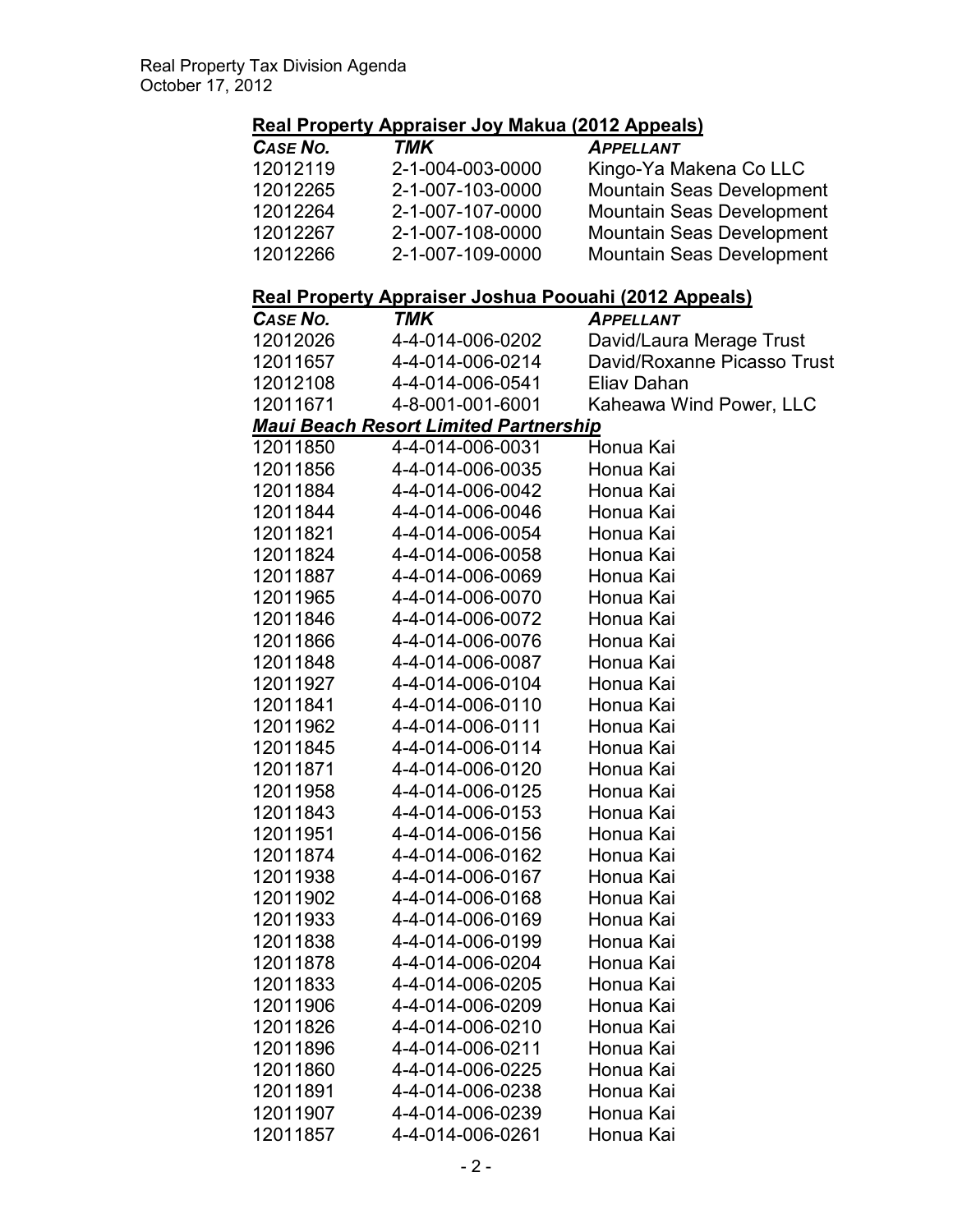## Real Property Appraiser Joshua Poouahi (2012 Appeals cont'd)

| <u></u>  | <u>I WALANDAL ACCHART</u> | $\frac{1}{2}$    |
|----------|---------------------------|------------------|
| CASE NO. | TMK                       | <b>APPELLANT</b> |
| 12011911 | 4-4-014-006-0274          | Honua Kai        |
| 12011832 | 4-4-014-006-0288          | Honua Kai        |
| 12012009 | 4-4-014-006-0290          | Honua Kai        |
| 12011851 | 4-4-014-006-0291          | Honua Kai        |
|          |                           |                  |
| 12011849 | 4-4-014-006-0306          | Honua Kai        |
| 12011847 | 4-4-014-006-0309          | Honua Kai        |
| 12011853 | 4-4-014-006-0318          | Honua Kai        |
| 12011852 | 4-4-014-006-0325          | Honua Kai        |
| 12011822 | 4-4-014-006-0326          | Honua Kai        |
| 12011980 | 4-4-014-006-0327          | Honua Kai        |
| 12011909 | 4-4-014-006-0330          | Honua Kai        |
| 12011827 | 4-4-014-006-0331          | Honua Kai        |
|          |                           |                  |
| 12011830 | 4-4-014-006-0339          | Honua Kai        |
| 12011834 | 4-4-014-006-0342          | Honua Kai        |
| 12011836 | 4-4-014-006-0347          | Honua Kai        |
| 12011944 | 4-4-014-006-0350          | Honua Kai        |
| 12011915 | 4-4-014-006-0354          | Honua Kai        |
| 12011837 | 4-4-014-006-0355          | Honua Kai        |
| 12011840 | 4-4-014-006-0361          | Honua Kai        |
|          |                           |                  |
| 12011953 | 4-4-014-006-0390          | Honua Kai        |
| 12011875 | 4-4-014-006-0391          | Honua Kai        |
| 12011842 | 4-4-014-006-0401          | Honua Kai        |
| 12011855 | 4-4-014-006-0404          | Honua Kai        |
| 12011858 | 4-4-014-006-0413          | Honua Kai        |
| 12011859 | 4-4-014-006-0415          | Honua Kai        |
| 12011861 | 4-4-014-006-0426          | Honua Kai        |
| 12011974 | 4-4-014-006-0431          | Honua Kai        |
|          |                           |                  |
| 12011928 | 4-4-014-006-0432          | Honua Kai        |
| 12011934 | 4-4-014-006-0435          | Honua Kai        |
| 12011862 | 4-4-014-006-0436          | Honua Kai        |
| 12011864 | 4-4-014-006-0440          | Honua Kai        |
| 12011865 | 4-4-014-006-0442          | Honua Kai        |
| 12011867 | 4-4-014-006-0454          | Honua Kai        |
| 12011868 | 4-4-014-006-0456          | Honua Kai        |
| 12011869 | 4-4-014-006-0467          | Honua Kai        |
| 12011979 | 4-4-014-006-0472          | Honua Kai        |
| 12011895 | 4-4-014-006-0473          | Honua Kai        |
|          |                           |                  |
| 12011863 | 4-4-014-006-0474          | Honua Kai        |
| 12011870 | 4-4-014-006-0477          | Honua Kai        |
| 12011872 | 4-4-014-006-0481          | Honua Kai        |
| 12011873 | 4-4-014-006-0483          | Honua Kai        |
| 12011985 | 4-4-014-006-0495          | Honua Kai        |
| 12011876 | 4-4-014-006-0508          | Honua Kai        |
| 12011969 | 4-4-014-006-0513          | Honua Kai        |
|          |                           |                  |
| 12011880 | 4-4-014-006-0514          | Honua Kai        |
| 12011877 | 4-4-014-006-0519          | Honua Kai        |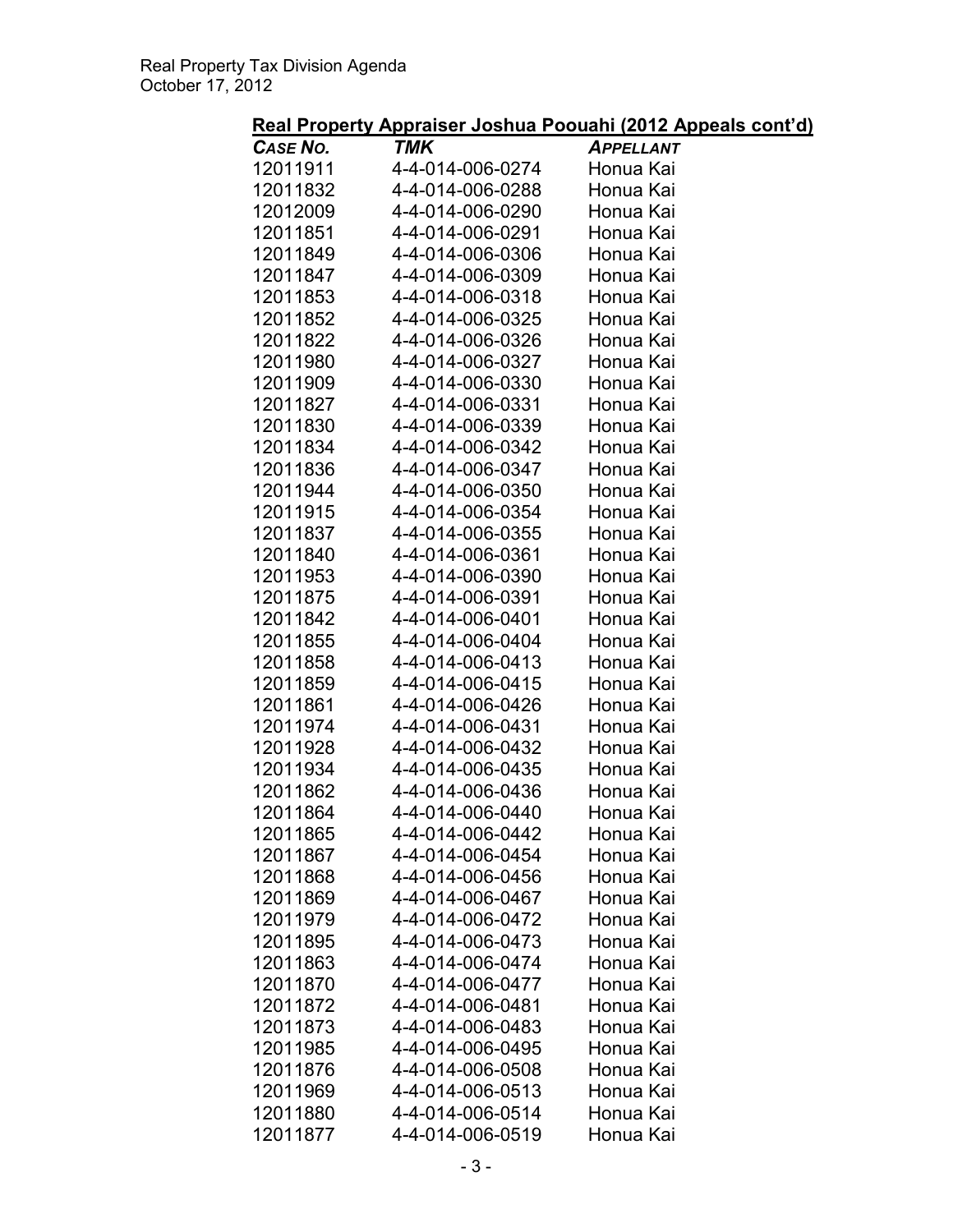Real Property Appraiser Joshua Poouahi (2012 Appeals cont'd)

| CASE NO.        | TMK                                                 | <b>APPELLANT</b>    |
|-----------------|-----------------------------------------------------|---------------------|
| 12011879        | 4-4-014-006-0521                                    | Honua Kai           |
| 12011881        | 4-4-014-006-0523                                    | Honua Kai           |
| 12011883        | 4-4-014-006-0535                                    | Honua Kai           |
| 12011885        | 4-4-014-006-0545                                    | Honua Kai           |
| 12011888        | 4-4-014-006-0548                                    | Honua Kai           |
| 12011981        | 4-4-014-006-0553                                    | Honua Kai           |
| 12011890        | 4-4-014-006-0556                                    | Honua Kai           |
| 12011892        | 4-4-014-006-0558                                    | Honua Kai           |
| 12011897        | 4-4-014-006-0560                                    | Honua Kai           |
| 12011984        | 4-4-014-006-0574                                    | Honua Kai           |
| 12011900        | 4-4-014-006-0576                                    | Honua Kai           |
| 12011904        | 4-4-014-006-0587                                    | Honua Kai           |
| 12011908        | 4-4-014-006-0589                                    | Honua Kai           |
| 12011983        | 4-4-014-006-0592                                    | Honua Kai           |
| 12011913        | 4-4-014-006-0604                                    | Honua Kai           |
| 12011925        | 4-4-014-006-0606                                    | Honua Kai           |
| 12011926        | 4-4-014-006-0614                                    | Honua Kai           |
| 12011929        | 4-4-014-006-0621                                    | Honua Kai           |
| 12011931        | 4-4-014-006-0623                                    | Honua Kai           |
| 12011939        | 4-4-014-006-0634                                    | Honua Kai           |
|                 |                                                     |                     |
|                 | Real Property Appraiser Grant Nakama (2012 Appeals) |                     |
| <b>CASE NO.</b> | <b>TMK</b>                                          | <b>APPELLANT</b>    |
| 12012205        | 4-2-004-021-0001                                    | <b>Ritz Carlton</b> |
| 12012175        | 4-2-004-021-0002                                    | <b>Ritz Carlton</b> |
| 12012153        | 4-2-004-021-0004                                    | <b>Ritz Carlton</b> |
| 12012159        | 4-2-004-021-0007                                    | <b>Ritz Carlton</b> |
| 12012176        | 4-2-004-021-0009                                    | <b>Ritz Carlton</b> |
| 12012178        | 4-2-004-021-0010                                    | <b>Ritz Carlton</b> |
| 12012155        | 4-2-004-021-0013                                    | <b>Ritz Carlton</b> |
| 12012188        | 4-2-004-021-0014                                    | <b>Ritz Carlton</b> |

| 1 Z U 1 Z 1 J J | T-2-VVT-V2 I-VVVI | ו <i>ו</i> ועב שפוונטוו |
|-----------------|-------------------|-------------------------|
| 12012176        | 4-2-004-021-0009  | <b>Ritz Carlton</b>     |
| 12012178        | 4-2-004-021-0010  | <b>Ritz Carlton</b>     |
| 12012155        | 4-2-004-021-0013  | <b>Ritz Carlton</b>     |
| 12012188        | 4-2-004-021-0014  | <b>Ritz Carlton</b>     |
| 12012135        | 4-2-004-021-0015  | <b>Ritz Carlton</b>     |
| 12012144        | 4-2-004-021-0016  | <b>Ritz Carlton</b>     |
| 12012191        | 4-2-004-021-0018  | <b>Ritz Carlton</b>     |
| 12012126        | 4-2-004-021-0019  | <b>Ritz Carlton</b>     |
| 12012168        | 4-2-004-021-0020  | <b>Ritz Carlton</b>     |
| 12012185        | 4-2-004-021-0021  | <b>Ritz Carlton</b>     |
| 12012138        | 4-2-004-021-0023  | <b>Ritz Carlton</b>     |
| 12012163        | 4-2-004-021-0024  | <b>Ritz Carlton</b>     |
| 12012192        | 4-2-004-021-0026  | <b>Ritz Carlton</b>     |
| 12012193        | 4-2-004-021-0027  | <b>Ritz Carlton</b>     |
| 12012165        | 4-2-004-021-0029  | <b>Ritz Carlton</b>     |
| 12012194        | 4-2-004-021-0030  | <b>Ritz Carlton</b>     |
| 12012207        | 4-2-004-021-0031  | <b>Ritz Carlton</b>     |
| 12012180        | 4-2-004-021-0032  | <b>Ritz Carlton</b>     |
| 12012132        | 4-2-004-021-0035  | <b>Ritz Carlton</b>     |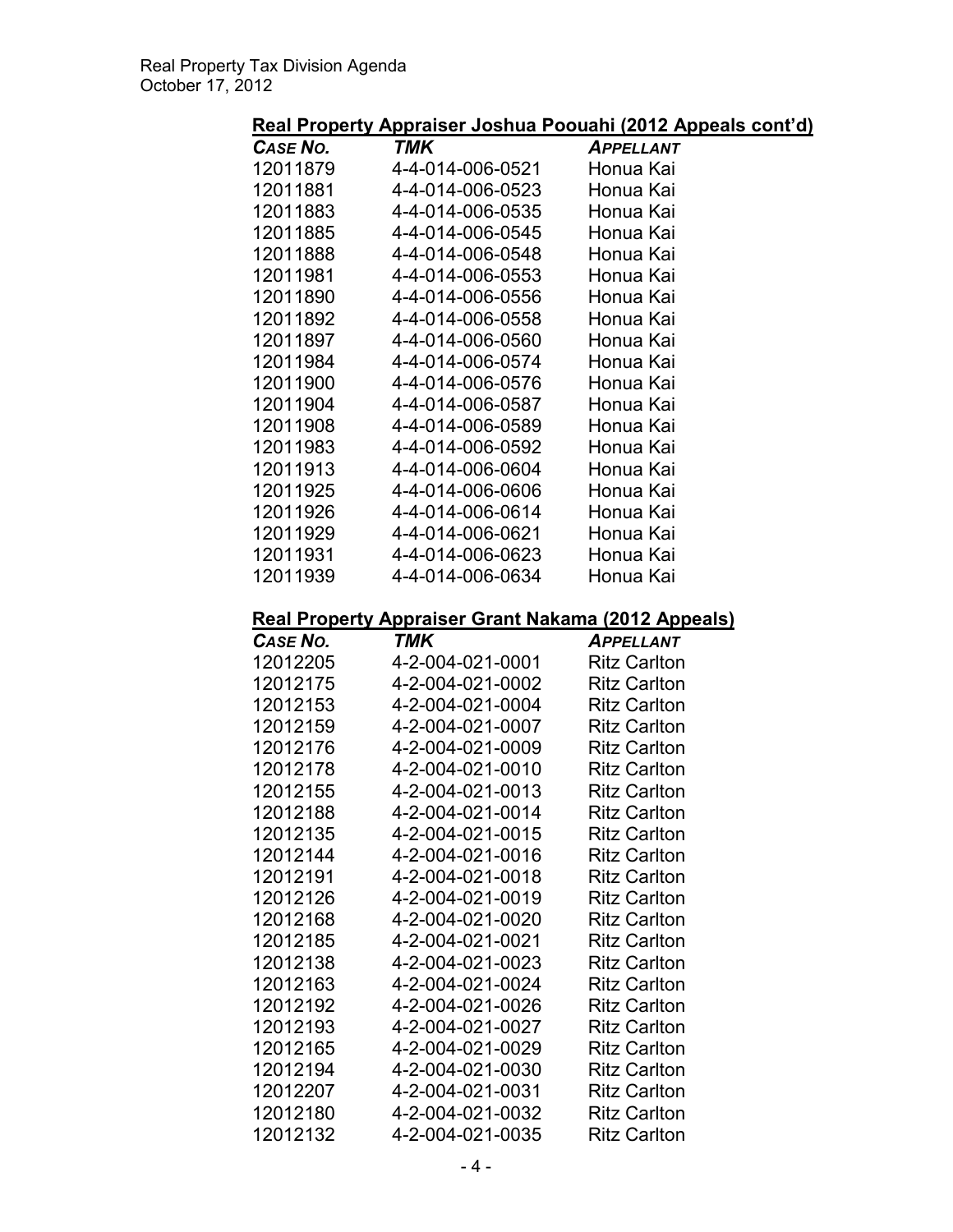# Real Property Appraiser Grant Nakama (cont'd)

| CASE NO.             | TMK                                  | <br><b>APPELLANT</b>                       |
|----------------------|--------------------------------------|--------------------------------------------|
| 12012196             | 4-2-004-021-0036                     | <b>Ritz Carlton</b>                        |
| 12012198             | 4-2-004-021-0037                     | <b>Ritz Carlton</b>                        |
| 12012199             | 4-2-004-021-0038                     | <b>Ritz Carlton</b>                        |
| 12012137             | 4-2-004-021-0039                     | <b>Ritz Carlton</b>                        |
| 12012150             | 4-2-004-021-0040                     | <b>Ritz Carlton</b>                        |
| 12012160             | 4-2-004-021-0041                     | <b>Ritz Carlton</b>                        |
| 12012169             | 4-2-004-021-0042                     | <b>Ritz Carlton</b>                        |
| 12012172             | 4-2-004-021-0044                     | <b>Ritz Carlton</b>                        |
| 12012201             | 4-2-004-021-0045                     | <b>Ritz Carlton</b>                        |
| 12012182             | 4-2-004-021-0047                     | <b>Ritz Carlton</b>                        |
| 12012130             | 4-2-004-021-0048                     | <b>Ritz Carlton</b>                        |
| 12012189             | 4-2-004-021-0049                     | <b>Ritz Carlton</b>                        |
| 12012202             | 4-2-004-021-0050                     | <b>Ritz Carlton</b>                        |
| 12012148             | 4-2-004-021-0051                     | <b>Ritz Carlton</b>                        |
| 12012171             | 4-2-004-021-0052                     | <b>Ritz Carlton</b>                        |
| 12012164             | 4-2-004-021-0054                     | <b>Ritz Carlton</b>                        |
| 12012170             | 4-2-004-021-0055                     | <b>Ritz Carlton</b>                        |
| 12012128             | 4-2-004-021-0056                     | <b>Ritz Carlton</b>                        |
| 12012134             | 4-2-004-021-0058                     | <b>Ritz Carlton</b>                        |
| 12012152             | 4-2-004-021-0059                     | <b>Ritz Carlton</b>                        |
| 12012206             | 4-2-004-021-0060                     | <b>Ritz Carlton</b>                        |
| 12012133             | 4-2-004-021-0065                     | <b>Ritz Carlton</b>                        |
| 12012208             | 4-2-004-021-0066                     | <b>Ritz Carlton</b>                        |
| 12012195             | 4-2-004-021-0067                     | <b>Ritz Carlton</b>                        |
| 12012174             | 4-2-004-021-0068                     | <b>Ritz Carlton</b>                        |
| 12012197             | 4-2-004-021-0070                     | <b>Ritz Carlton</b>                        |
| 12012149             | 4-2-004-021-0073                     | <b>Ritz Carlton</b>                        |
| 12012204             | 4-2-004-021-0074                     | <b>Ritz Carlton</b>                        |
| 12012187             | 4-2-004-021-0076                     | <b>Ritz Carlton</b>                        |
|                      |                                      | <b>Ritz Carlton</b>                        |
| 12012200<br>12012215 | 4-2-004-021-0077<br>4-2-004-021-0080 |                                            |
| 12012141             | 4-2-004-021-0082                     | <b>Ritz Carlton</b>                        |
|                      |                                      | <b>Ritz Carlton</b>                        |
| 12012217<br>12012140 | 4-2-004-021-0083<br>4-2-004-021-0084 | <b>Ritz Carlton</b><br><b>Ritz Carlton</b> |
| 12012161             | 4-2-004-021-0085                     | <b>Ritz Carlton</b>                        |
| 12012154             |                                      |                                            |
| 12012179             | 4-2-004-021-0086                     | <b>Ritz Carlton</b>                        |
|                      | 4-2-004-021-0087                     | <b>Ritz Carlton</b>                        |
| 12012203             | 4-2-004-021-0090                     | <b>Ritz Carlton</b>                        |
| 12012177<br>12012209 | 4-2-004-021-0091<br>4-2-004-021-0092 | <b>Ritz Carlton</b>                        |
|                      |                                      | <b>Ritz Carlton</b>                        |
| 12012143             | 4-2-004-021-0093                     | <b>Ritz Carlton</b>                        |
| 12012210             | 4-2-004-021-0094                     | <b>Ritz Carlton</b>                        |
| 12012181<br>12012211 | 4-2-004-021-0097                     | <b>Ritz Carlton</b>                        |
|                      | 4-2-004-021-0098                     | <b>Ritz Carlton</b>                        |
| 12012212             | 4-2-004-021-0103                     | <b>Ritz Carlton</b>                        |
| 12012146             | 4-2-004-021-0104                     | <b>Ritz Carlton</b>                        |